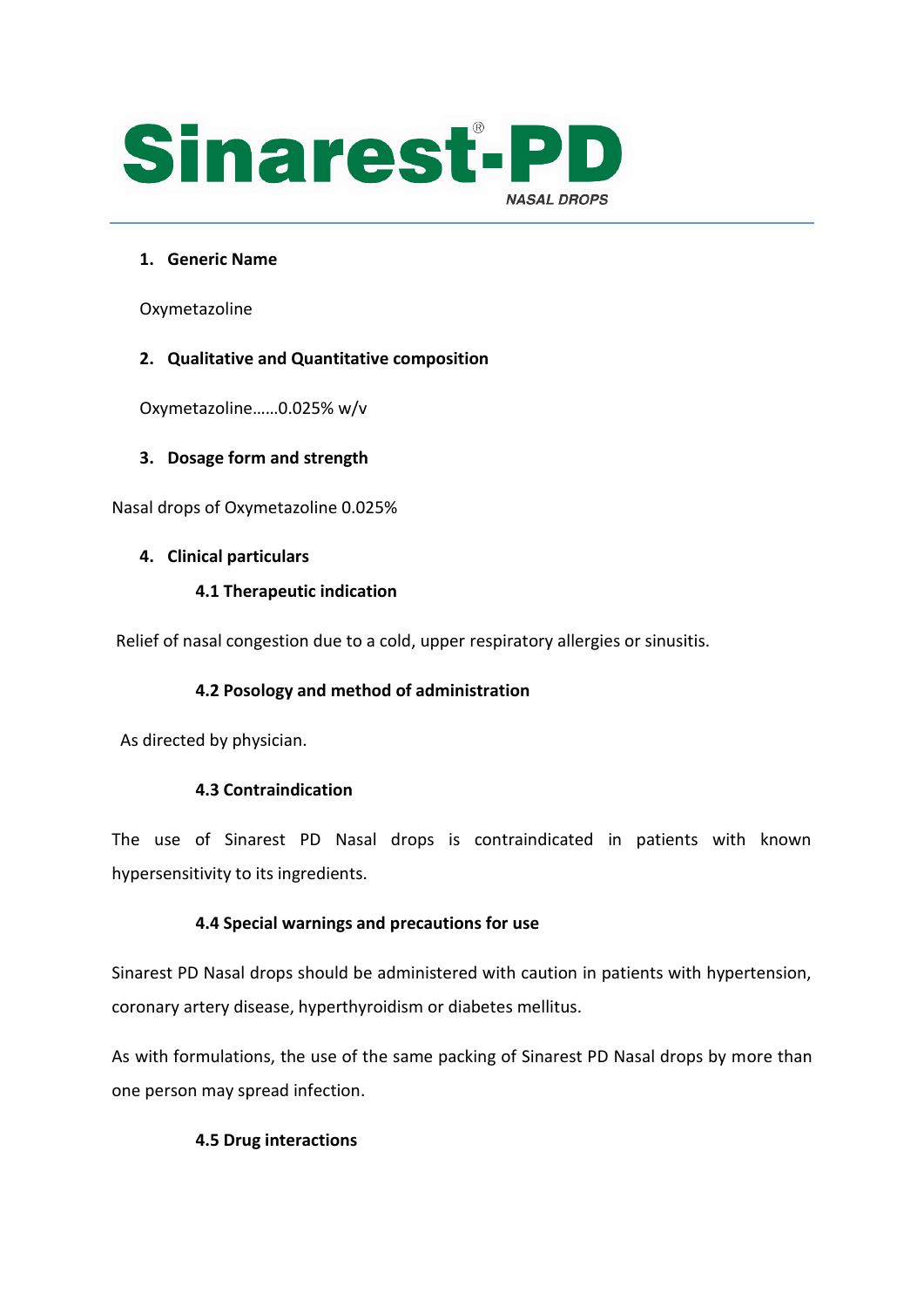Clinically significant drug interactions may occur on concomitant administration of Sinarest PD Nasal drops with monoamine oxidase inhibitors, tricyclic antidepressants, b-adrenergic agents, and methyldopa, reserpine and veratrum alkaloids.

#### **4.6 Use in special population**

- Pediatric: safe.
- Geriatric: The safety of use of Sinarest PD Nasal drops in elderly patients has not been established.
- Liver impairment: The safety of use of Sinarest PD Nasal drops has not been established.
- Renal failure: The safety of use of Sinarest PD Nasal drops has not been established.
- Pregnancy and lactation: The safety of use of Sinarest PD Nasal drops in pregnancy and lactation has not been established. Therefore, use only when clearly indicated.

#### **4.7 Effects on ability to drive and use machine**

Patients should be cautioned against engaging in activities requiring complete mental alertness, and motor coordination such as operating machinery until their response to SINAREST –PD nasal drops is known.

#### **4.8 Undesirable effects**

Sinarest PD Nasal drops may occasionally cause local stinging or burning sensation, sneezing, and dryness of the mouth and throat. Prolonged use may cause rebound congestion and drug induced rhinitis. Other adverse effects includes anxiety, fatigue, irritability, disturbed sleep in children, rapid heart-beat, palpitations, raised blood pressure, swelling of the nasal lining, headache, nausea, flushing, rash and visual disturbances.

#### **4.9 Overdose**

There is limited experience of overdose with Sinarest PD nasal drops. Initiate general symptomatic and supportive measures in all cases of overdosages where necessary.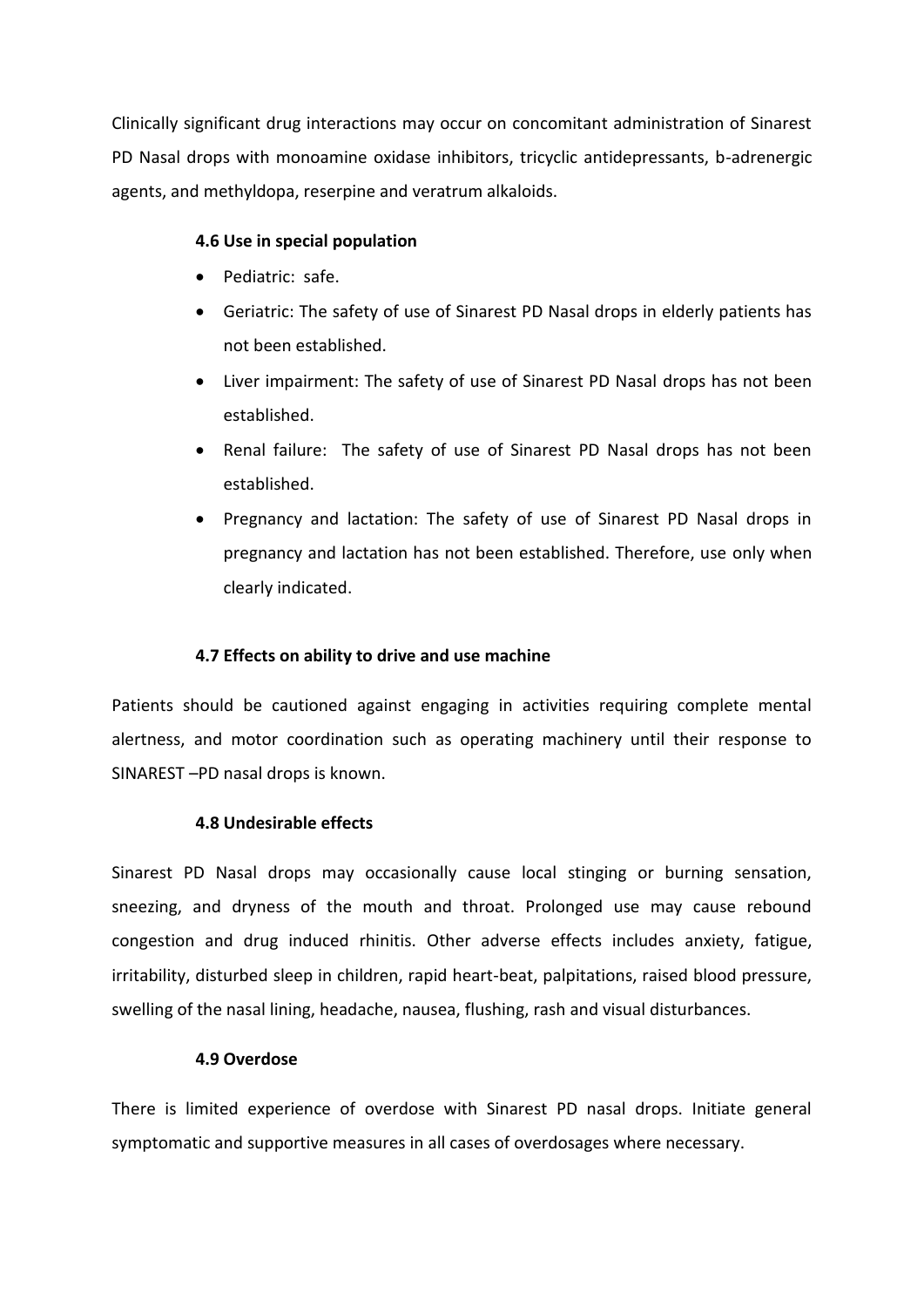#### **5. Pharmacological properties**

#### **5.1 Mechanism of action**

Oxymetazoline is a direct acting sympathomimetic amine, which acts on alpha-adrenergic receptors in the arterioles of the conjunctiva and nasal mucosa. It produces vasoconstriction, resulting in decreased conjunctival congestion in ophthalmic. In nasal it produces constriction, resulting in decreased blood flow and decreased nasal congestion.

## **5.2 Pharmacodynamic properties**

Oxymetazoline a adrenergic alpha-agonists, direct acting sympathomimetic used as a vasoconstrictor to relieve nasal congestion The sympathomimetic action of Oxymetazoline constricts the smaller arterioles of the nasal passages, producing a prolonged (up to 12 hours), gentle and decongesting effect. Oxymetazoline elicits relief of conjunctival hyperaemia by causing vasoconstriction of superficial conjunctival blood vessels. The drug's action has been demonstrated in acute allergic conjunctivitis and in chemical (chloride) conjunctivitis.

# **5.3 Pharmacokinetic properties**

Not available.

# **6. Nonclinical properties**

# **6.1 Animal Toxicology or Pharmacology**

NA.

# **7. Description**

Oxymetazoline is in a class of medications called nasal decongestants. Its chemical formula is 6-*tert*-butyl-3-(4,5-dihydro-1*H*-imidazol-2-ylmethyl)-2,4-dimethylphenol and its chemical structure: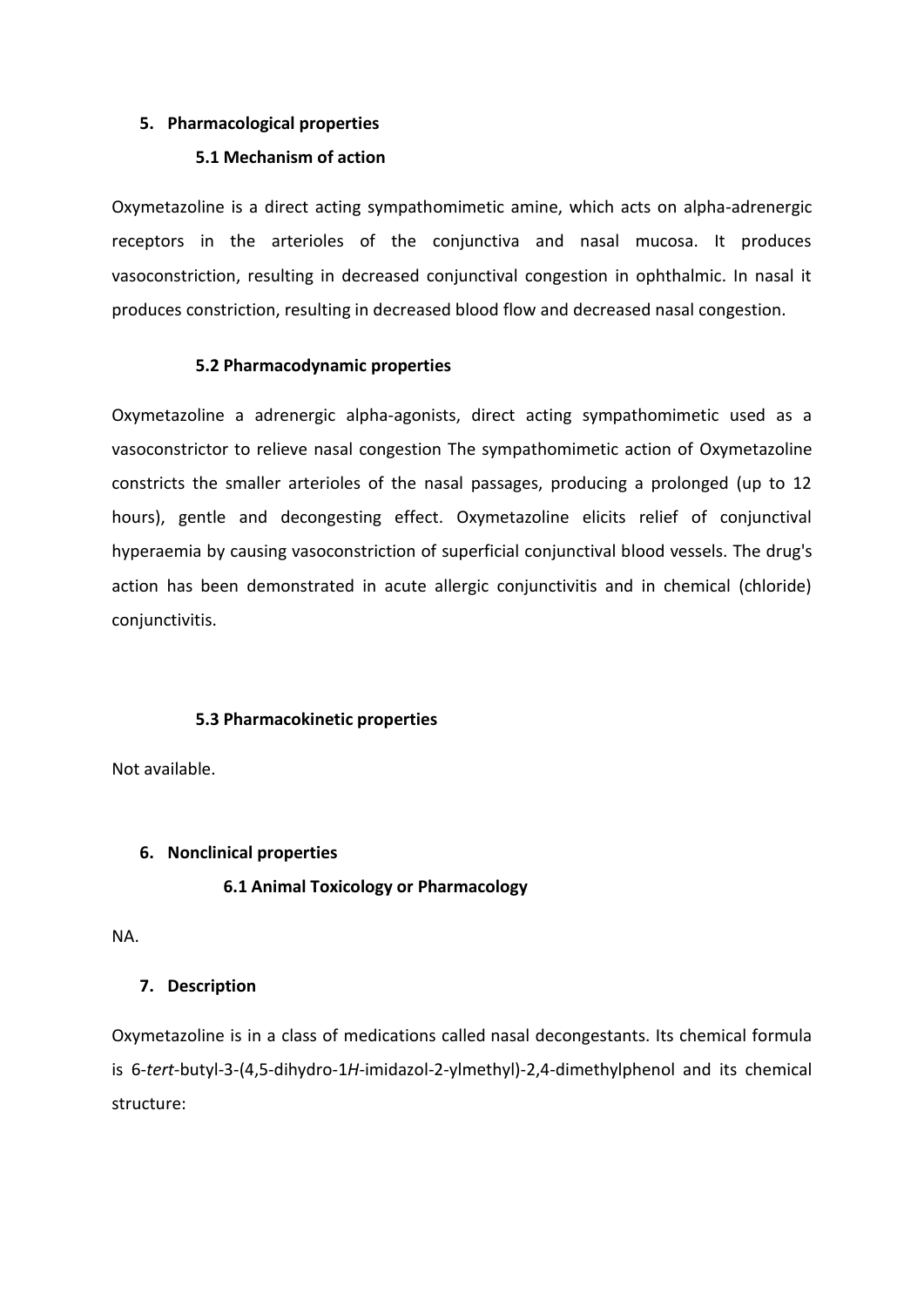

Its empirical formula is C<sub>16</sub>H<sub>24</sub>N<sub>2</sub>Oand its molecular weight is 260.37 g/mol.

## **8. Pharmaceutical particulars**

# **8.1 Incompatibilities**

There are no known incompatibilities.

## **8.2 Shelf-life**

36 months.

## **8.3 Packaging Information**

Sinarest PD nasal drops is available in 10 ml bottle.

## **8.4 Storage and handling instructions**

Store in cool and dry place.

# **9. Patient Counselling Information**

# **9.1 Adverse Reactions**

Refer part 4.8

**9.2 Drug Interactions**

Refer part 4.5

#### **9.3 Dosage**

Refer part 4.2

**9.4 Storage**

Refer part 8.4